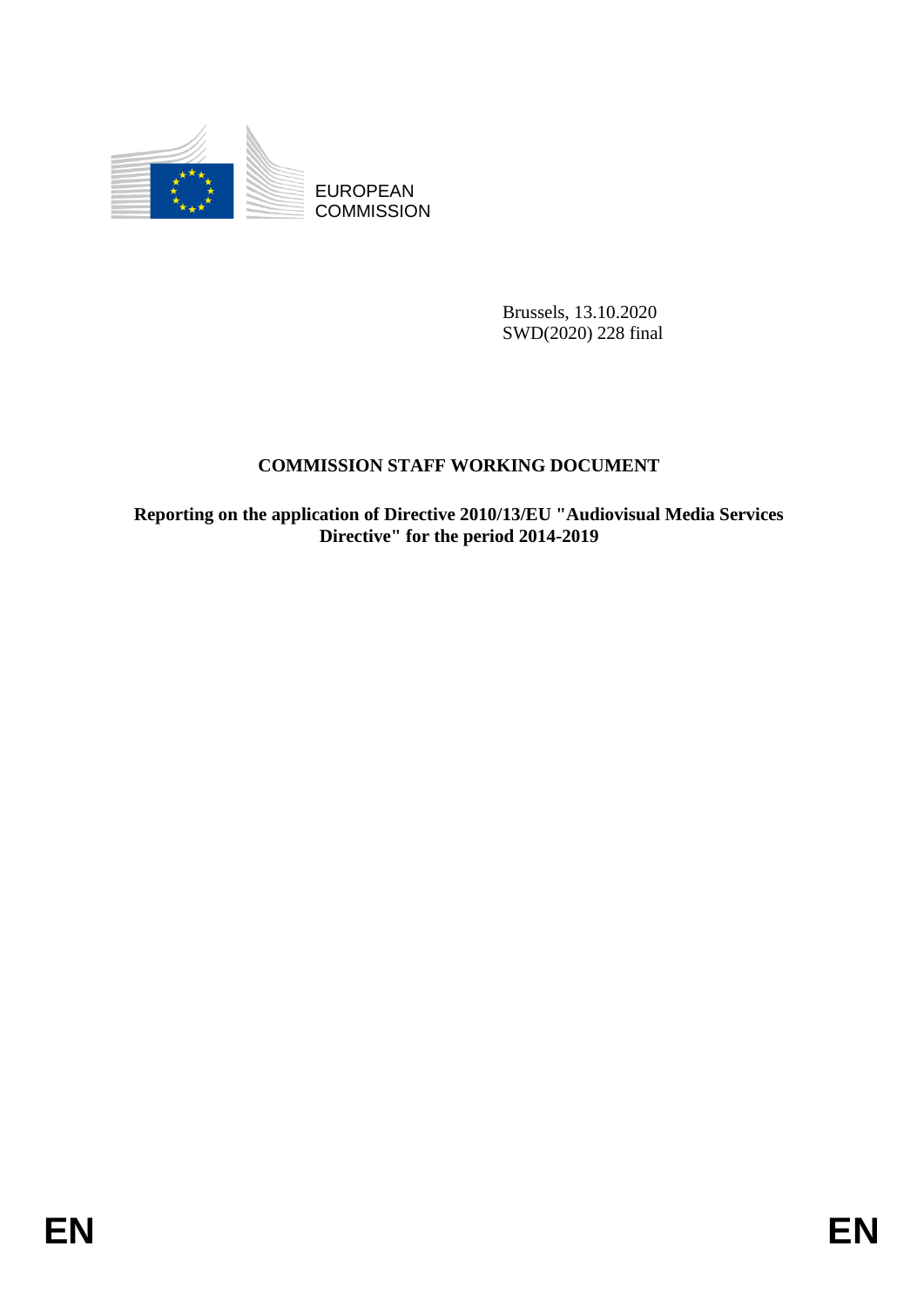#### **COMMISSION STAFF WORKING DOCUMENT**

#### **Reporting on the application of Directive 2010/13/EU "Audiovisual Media Services Directive" for the period 2014-2019**

#### **Table of Contents**

| 1.   |                                                                                       |
|------|---------------------------------------------------------------------------------------|
| 2.   |                                                                                       |
| 2.1. |                                                                                       |
| 2.2. |                                                                                       |
| 2.3. | Accessibility of audiovisual media services for visually and hearing impaired persons |
| 2.4. |                                                                                       |
| 2.5. |                                                                                       |
| 2.6. |                                                                                       |
| 2.7. |                                                                                       |
| 2.8. |                                                                                       |
| 2.9. | European Regulators Group for Audiovisual Media Services (ERGA)  13                   |
| 3.   |                                                                                       |
| 4.   |                                                                                       |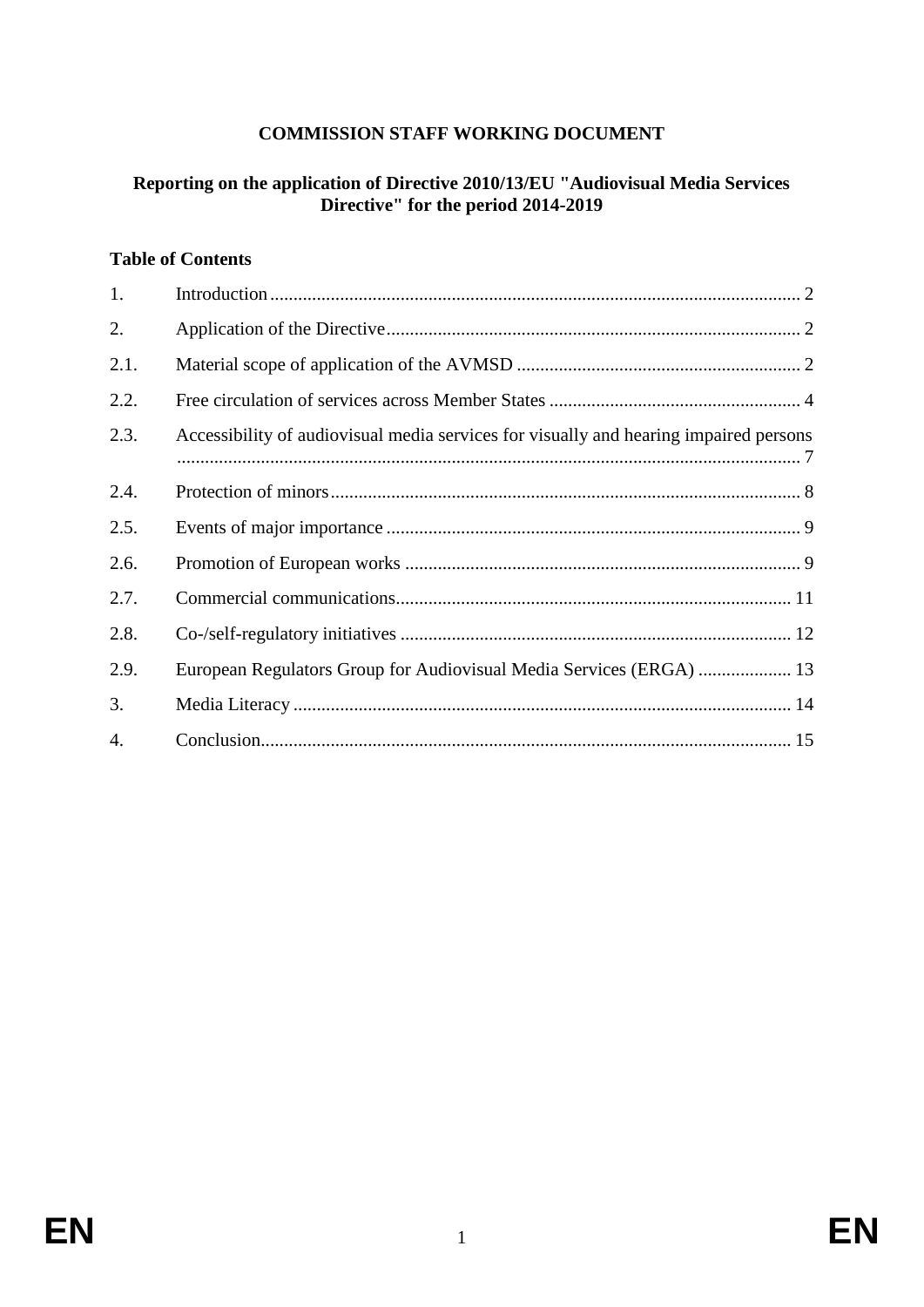# **1. INTRODUCTION**

Article 33 of the Audiovisual Media Services Directive (Directive 2010/13/EU, hereinafter 'the AVMSD') provides that, not later than 19 December 2011, and every three years thereafter, the Commission must submit a report to the European Parliament, the Council and the European Economic and Social Committee on the application of the AVMSD. This report, covering two reporting periods (2014-2016 and 2017-2019), constitutes the Commission's third report on the implementation of the AVMSD.

The main objective of the report is to describe how Member States have applied the AVMSD during the years 2014-2019. It takes into account input received from Member States based on a questionnaire sent by the Commission services, recent Court cases in the relevant area as well as other recent developments in the area of audiovisual media services in Europe.

The report covers the following areas: scope of application of the AVMSD, the application of the country of origin principle and free circulation of audiovisual media services within the EU, accessibility of audiovisual media services by people with visual or hearing disabilities, protection of minors, promotion of European works, audiovisual commercial communications, events of major importance, self-regulatory initiatives at national level, cooperation between national media regulators and media literacy.

The year 2019 marked the 30th anniversary of the Television without Frontiers/Audiovisual Media Services Directive. In these 30 years, the media landscape and viewing habits have shifted dramatically, with the explosion of online content services available both at home and on mobile devices. These changes have been particularly visible in the recent years, with the exponential development of online content consumption and the emergence of video-sharing platforms.

To adapt the existing regulatory framework to these ever-changing market realities, the Commission proposed a revised Audiovisual Media Services Directive in May 2016 that encompasses a new regulatory approach to online platforms disseminating audiovisual media content. The revised Directive was adopted by the European Parliament and the Council on 14 November 2018<sup>1</sup> with a transposition deadline set for 19 September 2020. The present report will focus on the application of the rules of Directive 2010/13/EU, while referring, where appropriate, to the main changes brought about by the 2018 revision.

# **2. APPLICATION OF THE DIRECTIVE**

# **2.1. Material scope of application of the AVMSD**

Article 1(1)(a)(i) of the AVMSD provides the definition of "audiovisual media service". According to this article, an audiovisual media service falling within the scope of the AVMSD is: (i) a service, (ii) under the editorial responsibility of a media service provider,

 $\mathbf{1}$ 

Directive 2018/1018/EU.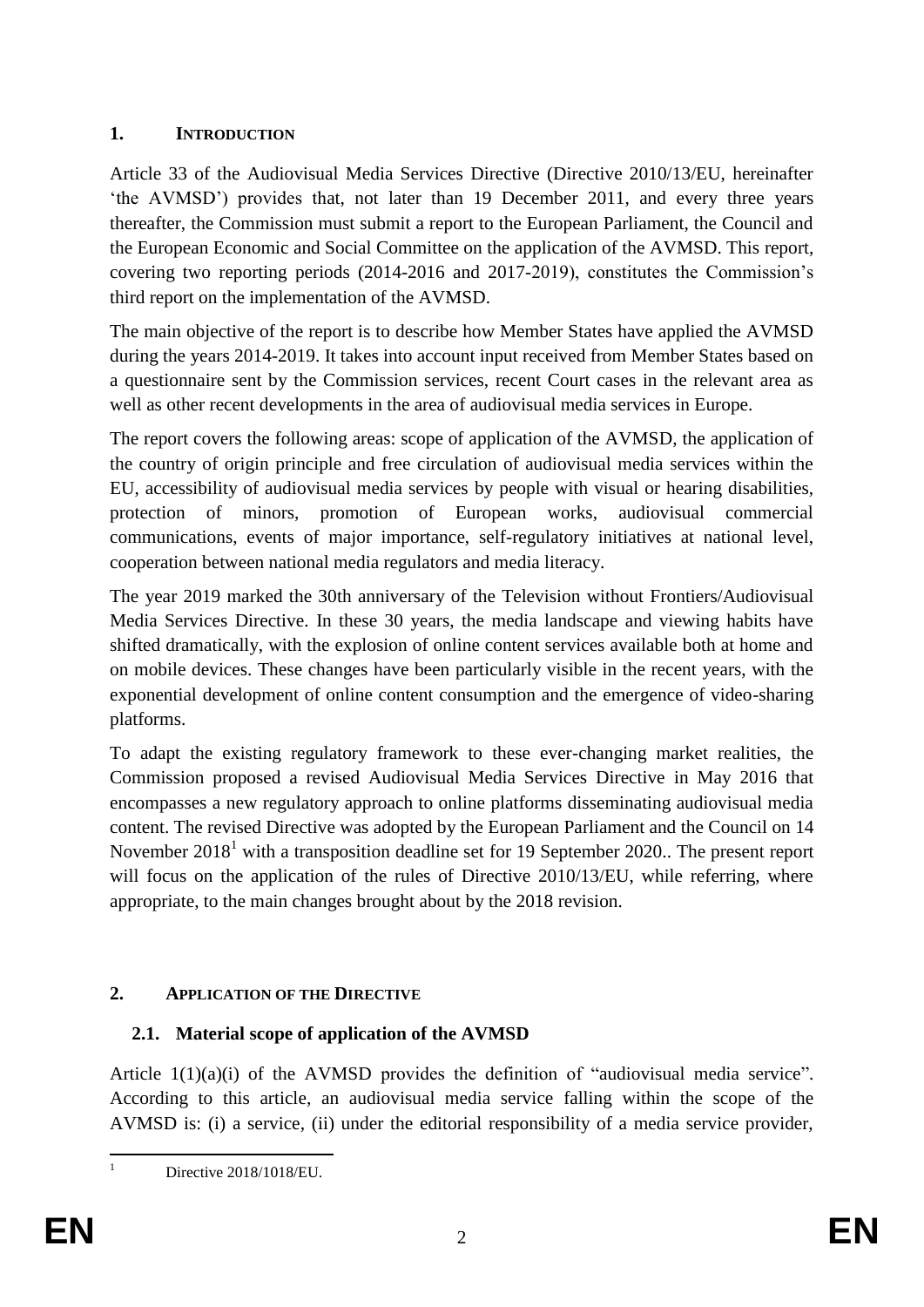(iii) the principal purpose of which is, (iv) the provision of programmes, (v) to inform, entertain or educate, (vi) the general public, and (vii) by electronic communications networks. Audiovisual commercial communications<sup>2</sup> are also considered as audiovisual media services under Article 1(1)(a)(ii) of the AVMSD.

Since the last reporting period (2011-2013), according to the input received from Member States, most Member States have not encountered any major issues with regard to the definition of traditional audiovisual media services and the scope of the current Directive. However, several Member States reported difficulties in classifying certain over-the-top (OTT) media services<sup>3</sup> within the scope of Article  $1(1)(a)(i)$ .

For instance, two Member States reported problems in assessing whether on-demand services that occasionally offer audiovisual content, for example broadcasting of sports matches on online betting platforms, should be covered by the AVMSD or whether a service providing livestreamed videos constitutes an audiovisual media service. In the latter case, the national audiovisual regulator concluded that such a service was not to be considered as an audiovisual media service since it was based on a peer-to-peer connection rather than on targeting a broader audience.

One Member State also reported about ongoing judicial proceedings regarding a service claiming to be only enabling the transmission of programmes for which the editorial responsibility lies with third parties. The question in these cases was whether the service at stake should be considered an audiovisual media service. Similarly, another Member State reported the challenging classification of services by electronic communication providers that offered audiovisual and media content bundled with their core telecommunication services.

One Member State referred to problems in relation to the qualification of radio websites including catalogues of on-demand videos (video recordings of the radio programmes and music videos) and with the qualification of services that offer purchasing and downloading digital copies of audiovisual content but without options of accessing such content on the service itself.

During the reference period, the Court of Justice of the European Union (CJEU) issued two relevant judgments concerning the definition of audiovisual media services and hence the material scope of the Directive. In the *New Media Online* case, 4 the CJEU clarified that videos that are short in length (such as local news bulletins and sports and entertainment clips) and provided under a subdomain of the website of a newspaper can qualify as programmes under the AVMSD. The CJEU also clarified that the assessment of the principal purpose of a service making videos available offered in the electronic version of a newspaper must focus on whether that service as such has content and form which is independent of that of the journalistic activity of the operator of the website at issue, and is not merely an indissociable

 $\frac{1}{2}$ Pursuant to Article  $1(1)(a)(h)$  AVMSD they are defined as "images with or without sound which are designed to promote, directly or indirectly, the goods, services or image of a natural or legal entity pursuing an economic activity. Such images accompany or are included in a programme in return for payment or for similar consideration or for self-promotional purposes. Forms of audiovisual commercial communication include, inter alia, television advertising, sponsorship, teleshopping and product placement".

Media services provided over the Internet 4

Judgment of 21 October 2015, *New Media Online*, C-347/14.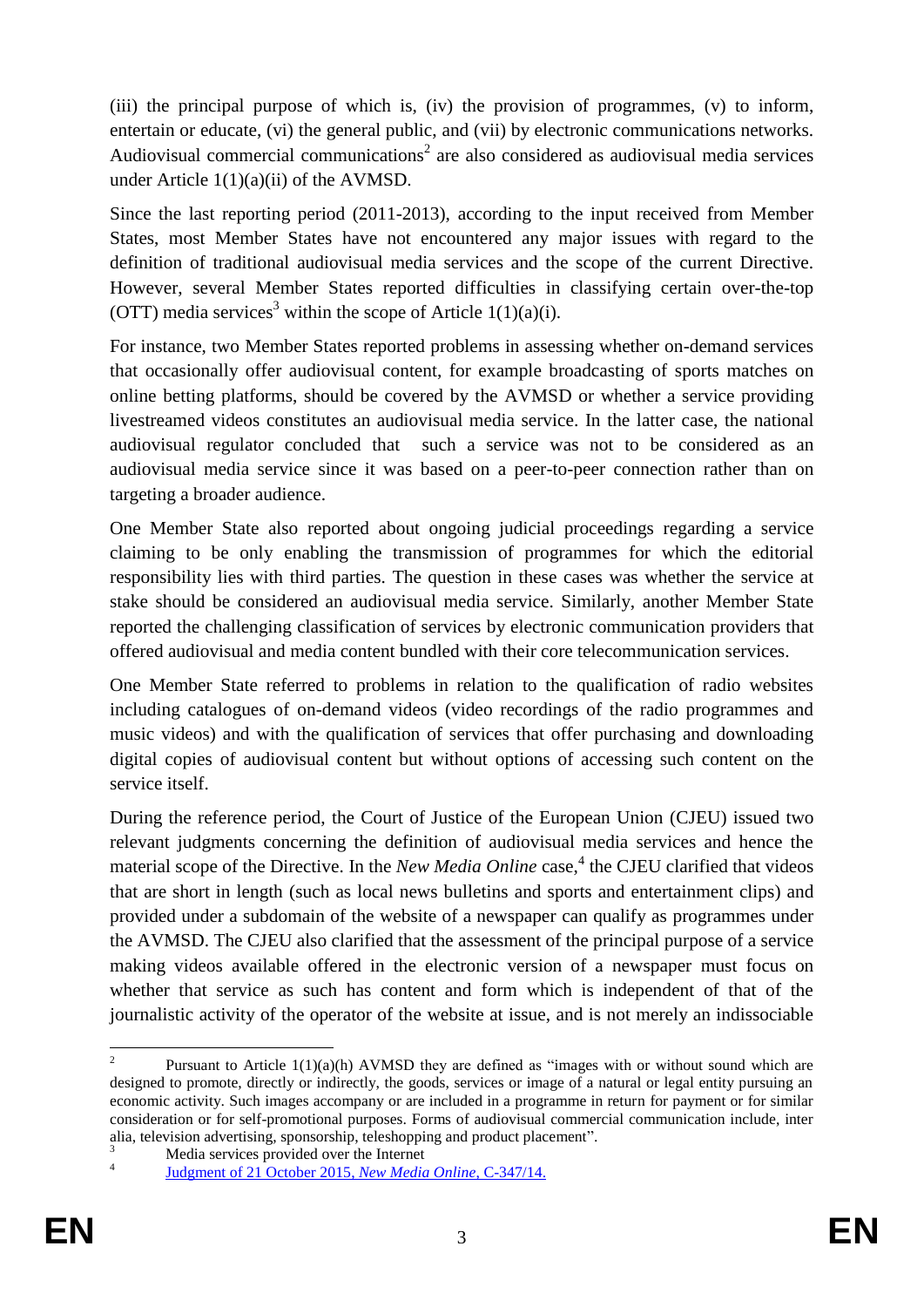complement to that activity. This could be ascertained, in particular, as a result of the links between the audiovisual offer and the offer in text form.

The definition of "audiovisual media service" has been then further clarified in case C-132/17 - *Peugeot Deutschland*<sup>5</sup> where the CJEU clarified that the definition of audiovisual media service covers neither a video channel on a video sharing platform on which internet users can view short promotional videos for specific products, (the case concerned promotional videos of new passenger car models), nor a single video of that kind considered in isolation. The CJEU specified that in the present case the services could not be considered as audiovisual commercial communications as they would not be accompanying a programme as required by the respective definition under Article 1(1)(a)(h) AVMSD.

Concerning the New Media Online case, most of the Member States reported that the CJEU's ruling was already in line with their existing regulatory approach and therefore considered its impact as rather limited. However, some Member States underlined and welcomed the clarifications provided by this ruling, and three of them reported that the judgment influenced their practice concerning the identification of on-demand services. In particular, one Member State reported that based on the judgment it decided to qualify a service that, as a part of its activity, provides a catalogue of short duration videos as an audiovisual media service.

#### 2.2. **Free circulation of services across Member States**

The AVMSD is based on the 'country of origin' principle. Under this principle, audiovisual media service providers are, as a rule, subject only to the rules and jurisdiction of the Member State where they are established. By abiding by these rules, the services providers can freely provide their services across the EU as Member States are to ensure freedom of reception and not to restrict retransmission on services from other Member States for reasons that fall within the fields coordinated by the Directive.<sup>6</sup> As such, the AVMSD has facilitated the cross-border transmission of television channels and video-on-demand (VOD) services. The AVMSD sets some minimum harmonisation standards, which implies that Member States are free to enact stricter or more detailed rules at national level, provided that such rules are in compliance with Union law.

A significant number of Member States reported that during the relevant period they have encountered issues in relation to incitement to hatred or protection of minors with regard to audiovisual service providers originating in other Member States. Several Member States also flagged that they have had recourse to the cooperation mechanisms provided for by the Directive (Article 3 and 4). Some of these Member States found that the outcome of the cooperation was not entirely satisfactory, either because the procedures were cumbersome and

 $\frac{1}{5}$ Judgment of 21 February 2018, *Peugeot Deutschland*, C-132/17.

<sup>&</sup>lt;sup>6</sup> The CJEU held in this respect that it is solely for the Member State from which audiovisual media services emanate to monitor the application of the law of the originating Member State applicable to those services and to ensure compliance with Directive 89/552 as amended by Directive 97/36, and that the receiving Member State is not authorised to exercise its own control for reasons which fall within the fields coordinated by that directive (see, to that effect, judgment of 22 September 2011, *Mesopotamia Broadcast and Roj TV*, C-244/10 and C-245/10, paragraph 36 and the case-law cited). See, more recently, also the judgment of 4 July 2019, *Baltic Media Alliance*, C-622/17, paragraph 72.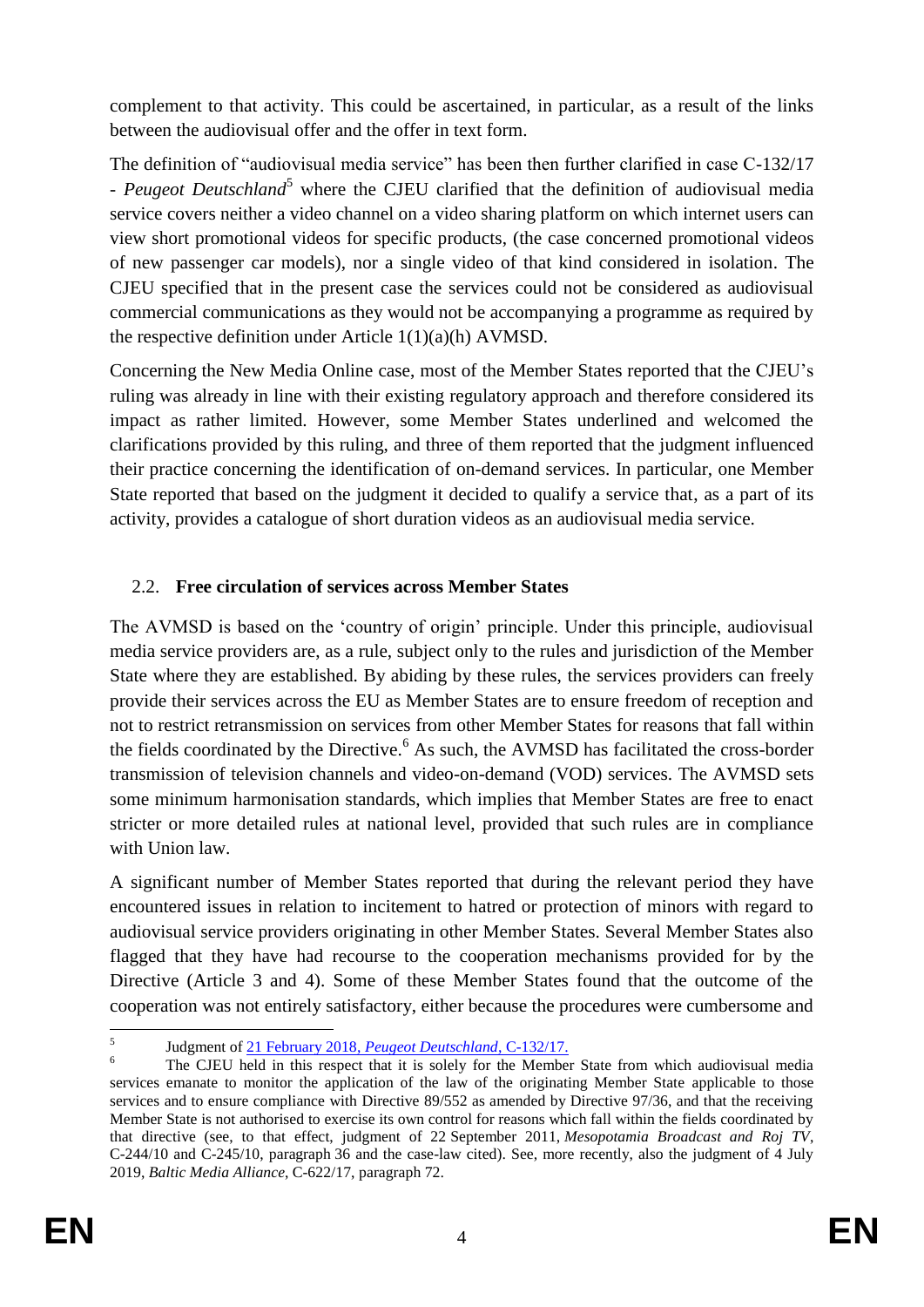time consuming or because the authority of the country of origin did not grant their request. Several Member States reported on issues regarding providers originating from third countries and the measures taken in these cases.

Article 2 of the AVMSD identifies a number of criteria to determine whether a service falls under a Member State's jurisdiction (e.g. where the provider has its head office, where editorial decisions are taken or where a significant part of the workforce operates). If none of these criteria applies, Article 2(4) of the AVMSD sets out the place of the satellite up-link or the satellite capacity as subsidiary criteria. Given that an important satellite operator is established on its territory, one Member State reported several issues about incitement to hatred with satellite channels originating from third countries (but under its jurisdiction pursuant to the 'satellite' criteria). The same Member State reported about the issues it encountered with regard to the application of the jurisdiction criterion related to the location of the satellite up-link<sup>7</sup>. In particular, it observed that providers under investigation for incitement to hatred modified even several times the location of the up-link. This has had an impact on the identification of the competent regulator and thus on the efficiency of the procedure.

The AVMSD contains some limited exceptions to the operation of the country of origin principle. Member States can restrict the reception and retransmission of audiovisual media services on their territory only in limited cases and following the procedures laid down in Articles 3 and 4 of the AVMSD. For television broadcasting, derogations may apply, under Article 3, when a broadcaster infringes AVMSD rules on incitement to hatred or protection of minors on at least two occasions. The procedure includes a first cooperation phase where the Member State concerned contacts the transmitting Member State with a view to finding an amicable settlement. In cases where the Member States and the broadcaster concerned fail to reach an amicable settlement, and the infringement persists, the Member State can adopt measures and notify them to the Commission, which is to take a decision on whether such measures are compatible with Union law.

In relation to incitement to hatred, the Latvian and Lithuanian national audiovisual media regulators have applied the above derogation procedure to suspend the re-broadcasting of certain Russian-language television channels retransmitting from another Member State. The Lithuanian authorities adopted such measures on three occasions (i.e. in 2015, 2017 and  $2018$ <sup>8</sup> and the Latvian authorities once in  $2019$ <sup>9</sup>. In all these cases, the Commission considered that suspension of the retransmission decided by Lithuania and Latvia on the basis of incitement to hatred was compatible with EU law.

On 4 July 2019, the CJEU issued a preliminary ruling on the interpretation of Article 3(1) and 3(2) of the AVMSD. The CJEU held that a public policy measure adopted by a Member State, consisting in an obligation to distribute or retransmit, for a period of 12 months, a television channel from another Member State only in pay-to-view packages, without however

<sup>1</sup> Up-link is the communication link leading from a ground station to a satellite.

<sup>8</sup> See Commission decisions C(2018) 2665 final of 4 May 2018, C(2017) 814 final of 17 February 2017 and C(2015) 4609 final of 10 July 2015.

Commission decision C(2019) 3220 final of 3 May 2019.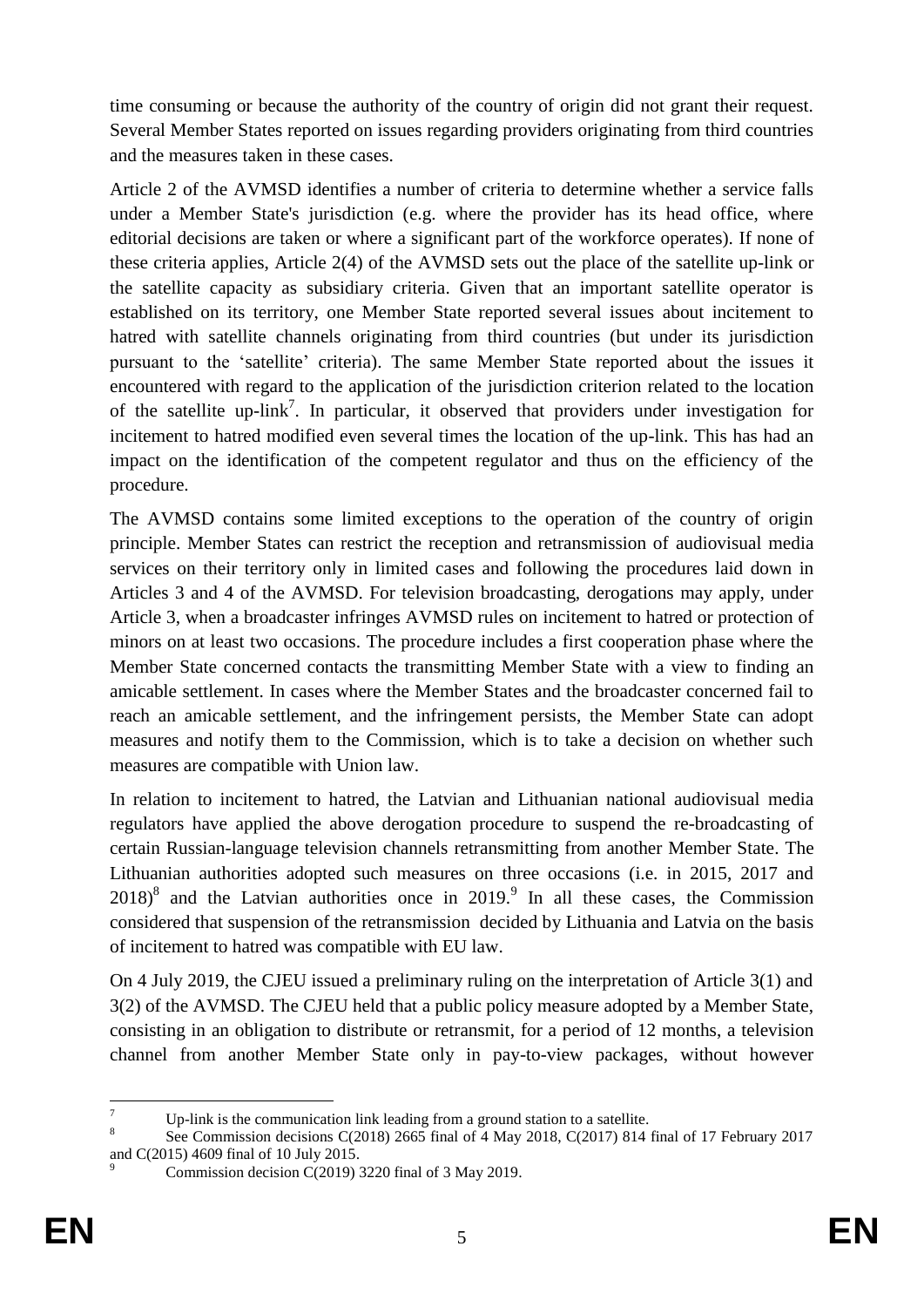restricting the retransmission as such of the television programmes of that channel, is not covered by those provisions.<sup>10</sup>

In case a Member State has adopted stricter rules in an area coordinated by the AVMSD and encounters issues with a television broadcast mostly or wholly directed towards its territory, it can use the procedure provided for in Article 4(2) AVMSD. The Member State has to demonstrate that the broadcasters in question established themselves in a given Member State in order to circumvent such rules. The procedure includes first a cooperation phase where the Member State concerned contacts the transmitting Member State to try to reach an amicable settlement. In cases where the Member States and the broadcaster concerned fail to reach an amicable settlement, the Member State can notify to the Commission its intention to apply adequate measures.

In the period covered by this report, the Commission issued one decision pursuant to Article 4 of the AVMSD concerning the application of stricter rules on alcohol advertising in Sweden.<sup>11</sup> The AVMSD does not prohibit alcohol advertising, but allows Member States to apply stricter rules, including a full ban, on broadcasters under their jurisdiction. Such a ban exists in Sweden. In 2017, Sweden notified the Commission with its intention to apply its stricter rules on broadcasters established in the United Kingdom. In order to impose such a ban on the UK broadcasters, Sweden should have demonstrated, under the specific procedure contained in Article 4 of the AVMSD, that the broadcasters in question established themselves in the UK in order to circumvent such rules. The burden of proof lying with the Member State concerned, the Commission found in this case that Sweden failed to prove circumvention on the part of the two broadcasters. This was the first time that the Commission decided on the application of Article 4 of the AVMSD.

Both procedures pursuant to Article 3 and 4 provide for a prior cooperation phase whereby Member States concerned try to find an amicable solution to the cross-border problem identified. The majority of Member States consulted did not raise specific concerns with regard to the application of these cooperation procedures. At the same time, some consider that the overall procedures are too complicated, burdensome and time consuming. This view is also reflected in a document recently produced by the European Regulators Group for Audiovisual Media Services (ERGA) on the implementation of the revised AVMSD.<sup>12</sup>

If an audiovisual media service provider falls under the jurisdiction of a third country, the AVMSD and its procedures will not be applicable. Most Member States do not report any issues with broadcasters located outside the EU, even though some have reported issues with regard to third country services spreading illegal content, such as incitement to violence or hatred, or adult content. As for on-demand audiovisual media services provided from outside the EU, the few cases mentioned concern services that offer adult programmes and do not have the necessary safeguards in terms of protection of minors.

 $10$ <sup>10</sup> Judgment of 4 July 2019, *Baltic Media Alliance*, C-622/17.

<sup>&</sup>lt;sup>11</sup> Commission decision C(2018) 352 final of 31 January 2018.

ERGA SG3 – Report on Implementation of the revised AVMS Directive, 2019, available on ergaonline.eu.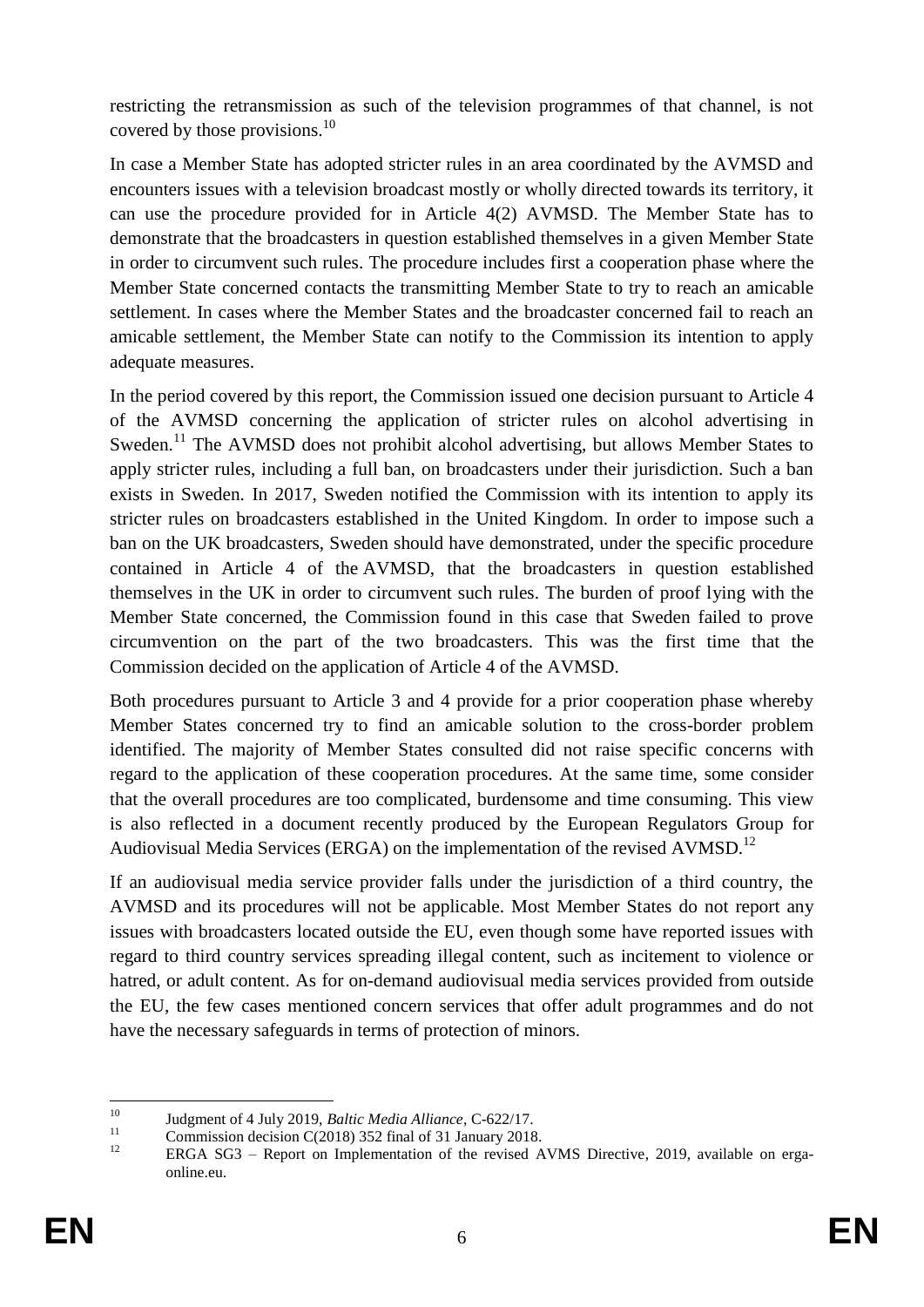#### 2.3. **Accessibility of audiovisual media services for visually and hearing impaired persons**

Under Article 7 of the AVMSD, Member States must encourage all media service providers to ensure that their services are gradually made accessible to people with a visual or hearing disability.

The number of audiovisual media services accessible to people with visual or hearing disabilities has increased in the recent years. Almost all Member States have introduced statutory rules requiring service providers to adopt measures to facilitate the accessibility of audiovisual media services to visually and hearing impaired persons. However, differences exist between Member States with regard to the implementation of such obligation for linear and non-linear service providers.

As regards linear services (broadcasters), a further distinction needs to be made between public and private providers. The general tendency is to set higher standards of compliance for public broadcasters and lower or no requirements for private ones. Nevertheless, there are some Member States that apply the same rules to private and public broadcasters.

In general, Member States also tend to apply different obligations in consideration of the nature of the content, in particular if it is of public interest, informational or merely for entertainment. For instance, news, public debates and economic programmes are subject to higher accessibility obligations than other kind of content in both quantitative (quotas) and qualitative (means and techniques) terms.

With regard to the content of the accessibility obligation, most Member States that have established a specific regulation impose a quantitative obligation for media service providers, requiring them to ensure that a minimum percentage of content be made accessible to persons with visual or hearing disabilities.

As regards non-linear service providers, eight Member States adopted a specific regulation requiring on-demand audiovisual media service providers to ensure that certain programmes are gradually made accessible to persons with disability. Within this group, two Member States imposed quantitative obligations setting quotas for accessible content.

As far as monitoring is concerned, in general, national authorities are performing controls on a periodic or occasional basis, either *ex officio* or following complaints. Common is also the obligation for providers to submit compliance reports. A number of Member States reported that no specific measure was adopted for the verification of the compliance with the accessibility obligations.

The revised AVMSD strengthens the provisions on accessibility by obliging all media service providers to make their services continuously and progressively more accessible to persons with disabilities (under the new Article 7). The means to achieve the accessibility of audiovisual media services should include, but not be limited to, sign language, subtitling for the deaf and hard of hearing, spoken subtitles and audio description.<sup>13</sup> Under the new rules,

 $13$ 

Recital 23 of Directive 2018/1808.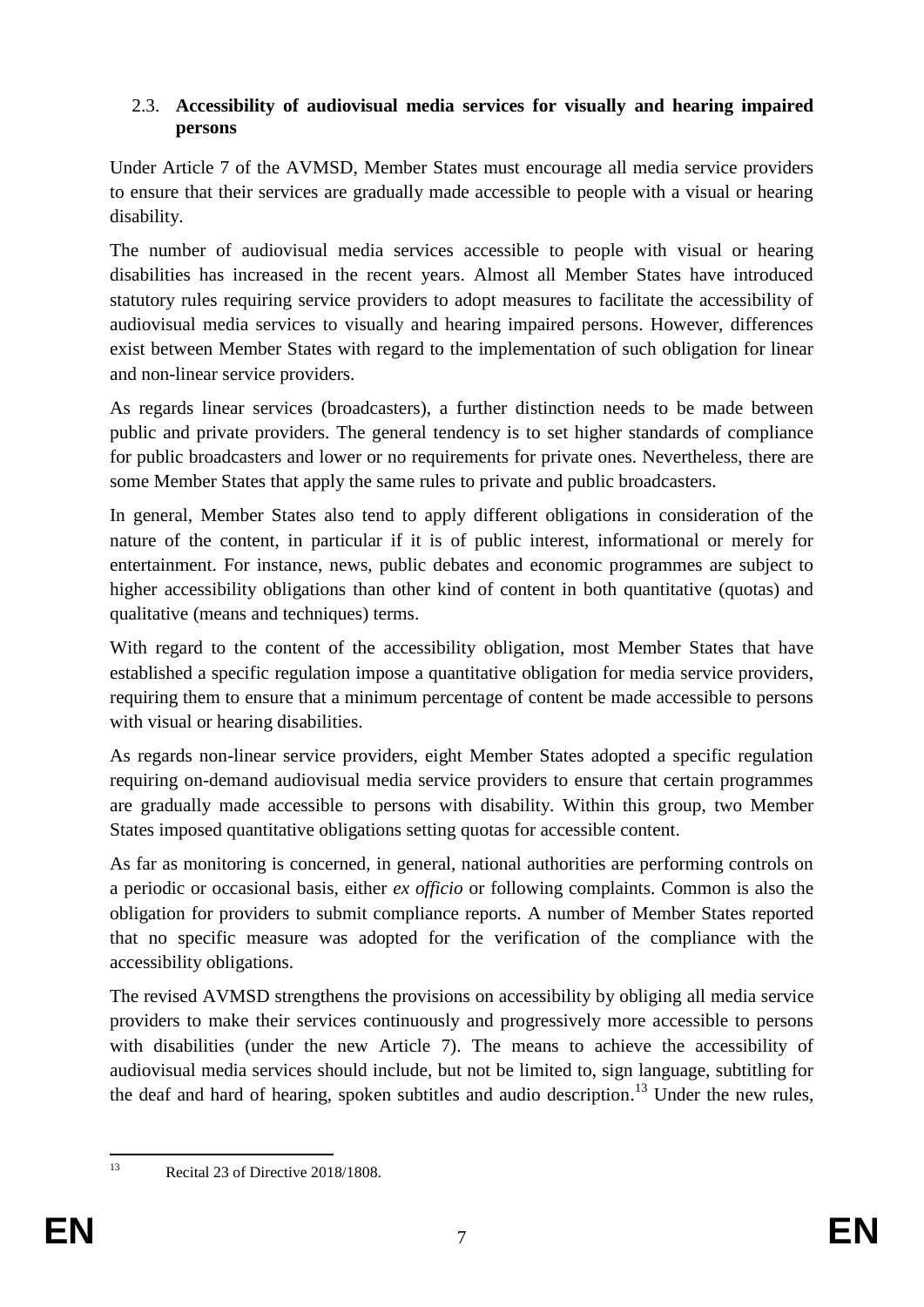Member States will have an obligation to report on these measures and to encourage the development of accessibility action plans.

It is important to note that Directive (EU) 2019/882 on the accessibility requirements for products and services was adopted in 2019. This directive complements the AVMSD by setting accessibility requirements for services providing access to audiovisual media services, such as websites, online applications, set-top box- based applications, downloadable applications, mobile device-based services, including mobile applications and related media players, connected television services as well as accessibility features of electronic programme guides (EPGs).

#### **2.4. Protection of minors**

Since the Commission's second AVMSD application report,  $14$  the majority of Member States have not put in place additional legislative provisions to ensure protection of minors on linear and on-demand services under the relevant rules (Article 12 and 13 of the AVMSD), but continued applying and implementing the existing ones.

Most Member States continue to use techniques based on the time at which the content is transmitted<sup>15</sup>, accompanied by on-screen icons, content rating and special warnings for viewers. Some Member States also use parental control measures and other technical means.

Several Member States have nevertheless modified some criteria to protect minors from harmful content on linear services. In particular, they introduced watersheds criteria better tailored to the harmful nature of the content, with additional time limits and more granular age categories. Some Member States have also complemented these measures with visual symbols and a descriptive classification system for content. As regards non-linear services, some Member States have strengthened the protection of minors by extending the measures provided for linear services (notably content rating, age verification and parental control systems) also to on demand services.

In relation to new monitoring and enforcement initiatives to ensure compliance with the requirements on protection of minors, most Member States did not launch new general or sector-specific initiatives in the period examined. In the majority of Member States, monitoring is carried out on the basis of complaints or on the authorities' own initiative where there are reasons to suspect that a breach may be committed. Only a few Member States have conducted systematic monitoring, focusing on compliance of the requirements on protection of minors on linear services.

In the reference period, only few Member States have reported infringement cases in linear services, notably regarding pornographic material. One Member State reported difficulties in assessing what characteristics content must have to be considered pornographic. Some

 $14$ <sup>14</sup> Annex to the AVMSD Refit evaluation: https://ec.europa.eu/digital-single-market/en/news/ex-postrefit-evaluation-audiovisual-media-services-directive-201013eu

<sup>&</sup>lt;sup>15</sup> Also often referred to as "watershed-based limits".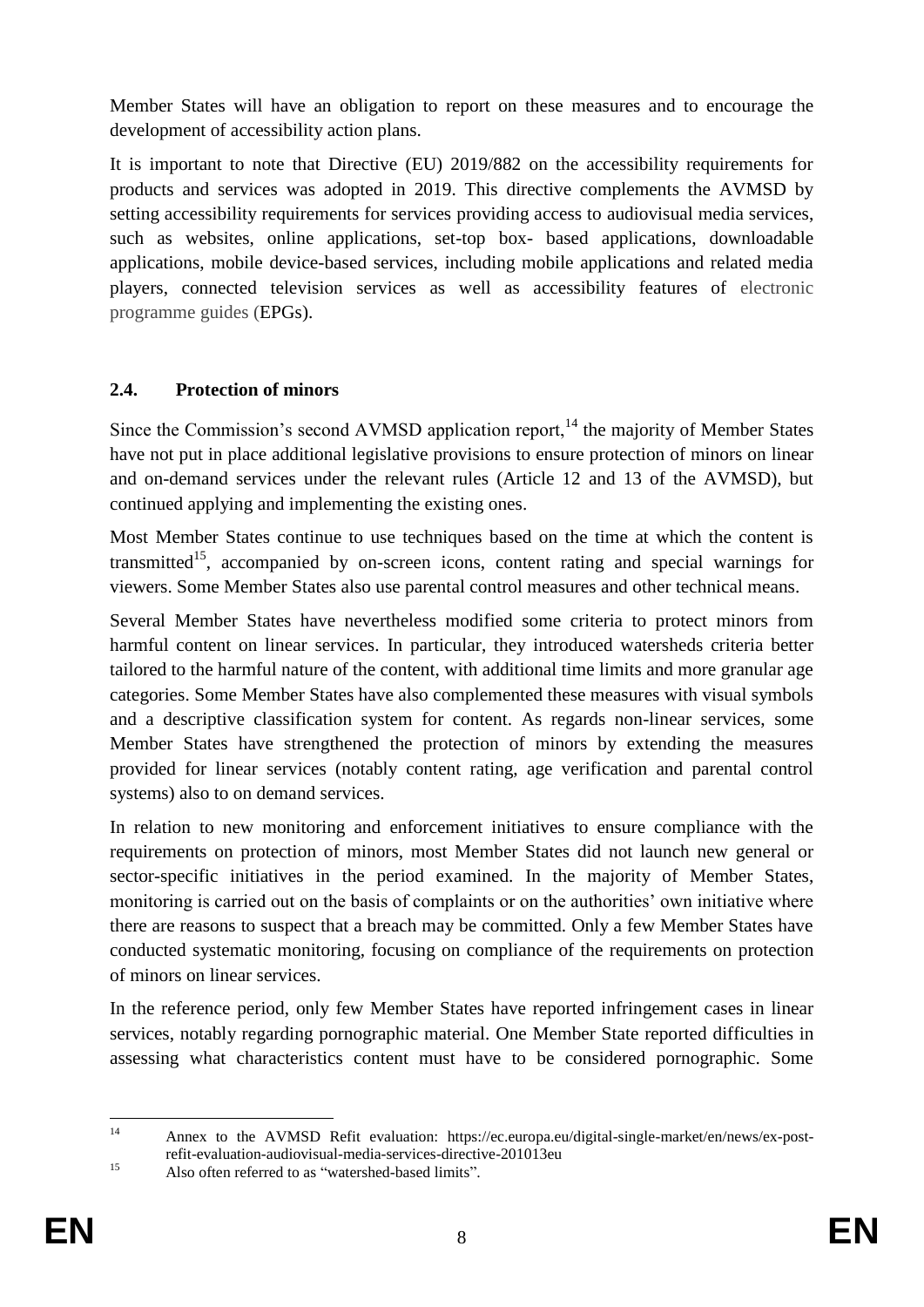Member States reported issues regarding seriously harmful content (violent pornographic content) on on-demand services.

One Member State reported difficulties encountered in enforcing parental control and age verification-related obligations with regard to on-demand audiovisual media service providers.

# 2.5. **Events of major importance**

Pursuant to Article 14 of the AVMSD, Member States may take measures to ensure that events they consider being of major importance for society are available to a substantial proportion of their public on free television.

In the period following the publication of the previous application report, the Commission approved the lists of such designated events for Hungary<sup>16</sup> and Ireland.<sup>17</sup>

# 2.6. **Promotion of European works**

In the reference period, there has been an increase in the number of VOD services in the EU together with the appearance of the first pan-European and pan-regional offers (e.g. the expansion of Netflix in all Member States has taken place since early 2016).<sup>18</sup> The 2019-2020 European Audiovisual Observatory (EAO) Yearbook<sup>19</sup> confirms the continuing growth of ondemand services within the audiovisual market: while representing 5% of the market, subscription video-on-demand services (SVOD) accounted for more than 82% of the sector's growth in 2018, while in 2019 the number of subscribers to SVOD in Europe exceeded for the first time 100 million.

The flexible obligations applicable so far to on-demand services under Article 13(1) of the AVMSD resulted in a diverse implementation by Member States and in VOD service providers not contributing significantly to the objective of promoting European works yet. This has also implied an unfair competitive disadvantage for broadcasters who have been subject to stricter obligations as regards promotion of European works.<sup>20</sup>

To remedy this situation, under the revised AVMSD, the provisions on the promotion of European works have been reinforced by imposing stricter obligations on VOD providers.

<sup>16</sup> <sup>16</sup> Commission Decision of 8 May 2017 on the compatibility with Union law of the measures taken by Hungary pursuant to Article 14 of the Directive 2010/13/EU on the coordination of certain provisions laid down by law, regulation or administrative action in Member States concerning the provision of audiovisual media services (Audiovisual Media Services Directive) OJ C 214, 4.7.2017, p 3-5

<sup>&</sup>lt;sup>17</sup> Commission Decision of 8 May 2017 on the compatibility with Union law of the measures to be taken by Ireland pursuant to Article 14 of Directive 2010/13/EU on the coordination of certain provisions laid down by law, regulation or administrative action in Member States concerning the provision of audiovisual media services (Audiovisual Media Services Directive) OJ C 8, 11.1.2018, p. 10–11

<sup>&</sup>lt;sup>18</sup><br>
Yearbook 2015 Key Trends, European Audiovisual Observatory (Council of Europe), Strasbourg 2016

<sup>19</sup> Yearbook 2019-2020 Key Trends, European Audiovisual Observatory (Council of Europe), Strasbourg 2020

<sup>&</sup>lt;sup>20</sup> Yearbook 2015 Key Trends, European Audiovisual Observatory (Council of Europe), Strasbourg 2016.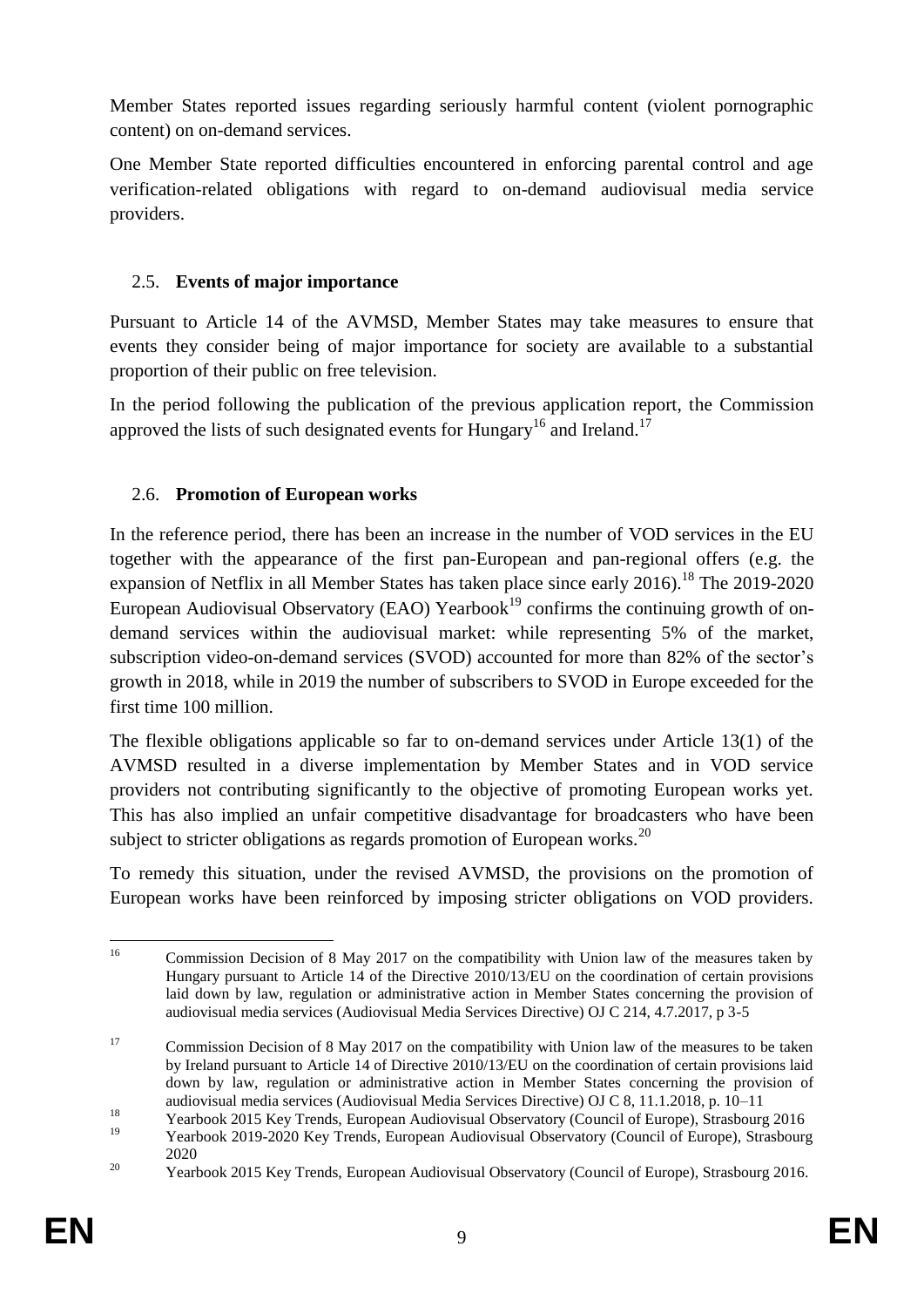Under the new rules, VOD providers must secure at least 30% of European works in their catalogues and give prominence to those works. The combination of share and prominence obligations for on-demand services is expected to have a positive impact on cultural diversity by leading their audiences to being more exposed to European works than they are today and by offering more opportunities for European creators to reach EU viewers.

The obligations for broadcasters to ensure a share of European works have, instead, remained unchanged. They are obliged to reserve for European works a majority proportion of their transmission time, where practicable and by appropriate means, excluding the time allotted to news, sports events, games, advertising, teletext services and teleshopping.

In its 2019/2020 Yearbook, the EAO found that in  $2019<sup>21</sup>$  for the analysed sample, European works accounted for 30% of content available on TVOD and 26% of content on SVOD, when counting TV titles or seasons, and 27% on TVOD and 20% on SVOD when TV episodes are considered.<sup>22</sup> The first reporting by Member States to the Commission regarding the implementation of the revised AVMSD rules is required by 19 December  $2021^{23}$ .

In 2014, in the context of a State aid procedure, Germany notified the Commission, of an amendment to its Film Promotion Act (Filmförderungsgesetz), which included the possibility to apply levies to on-demand service providers established in other Member States and targeting German audiences. On 1 September 2016, the Commission found that this amendment was compatible with the EU internal market within the meaning of State aid rules and with the AVMSD.<sup>24</sup>

In its decision, the Commission noted that the Directive does not prohibit the application of such taxes on certain VOD providers established in another Member State. Exempting VOD providers, which specifically target the audience of one Member State, but are established in another Member State, from a contribution to the promotion of European works "would discriminate against providers established in the former Member State which are subjected to a tax, while they are competing on the same market".<sup>25</sup>

The Commission also referred to its proposal (at the time) to amend the Directive's rules on the promotion of European works. Apple and Netflix introduced actions for annulment against

<sup>21</sup> <sup>21</sup> For film, data from 146 TVOD and 136 SVOD catalogues was collected in June 2019. For TV content, data from 118 SVOD and 53 TVOD catalogues was collected in October 2019.

<sup>22</sup> 2019-2020 Yearbook-Key Trends, European Audiovisual Observatory (Council of Europe), Strasbourg 2020.

 $23 \text{ Article } 13(4)$  of the revised AVMSD

<sup>24</sup> Commission Decision of 1 September 2016 on the Aid Scheme SA.38418 - 2014/C (ex 2014/N) which Germany is planning to implement for the funding of film production and distribution, C(2016) 5551 final, JOCE L/314/2016.

<sup>25</sup> "The Commission considers the proposed wording of Article 13 of Directive 2010/13/EU as a clarification of what could already be possible under the Directive currently in force. This article, also when applied for the purpose of this Decision, could not be considered as attributing an exclusive competence to the Member State where the provider is established for the taxation of on-demand media service providers so as to contribute to the production and rights acquisition of European works or to the share and/or prominence of European works in the catalogue of programmes offered by the on-demand audiovisual media service. Indeed, its wording is not categorical and unreserved. Furthermore the taxation of on-demand audiovisual media services providers is only an example of measures which can be taken by the Member State which has jurisdiction."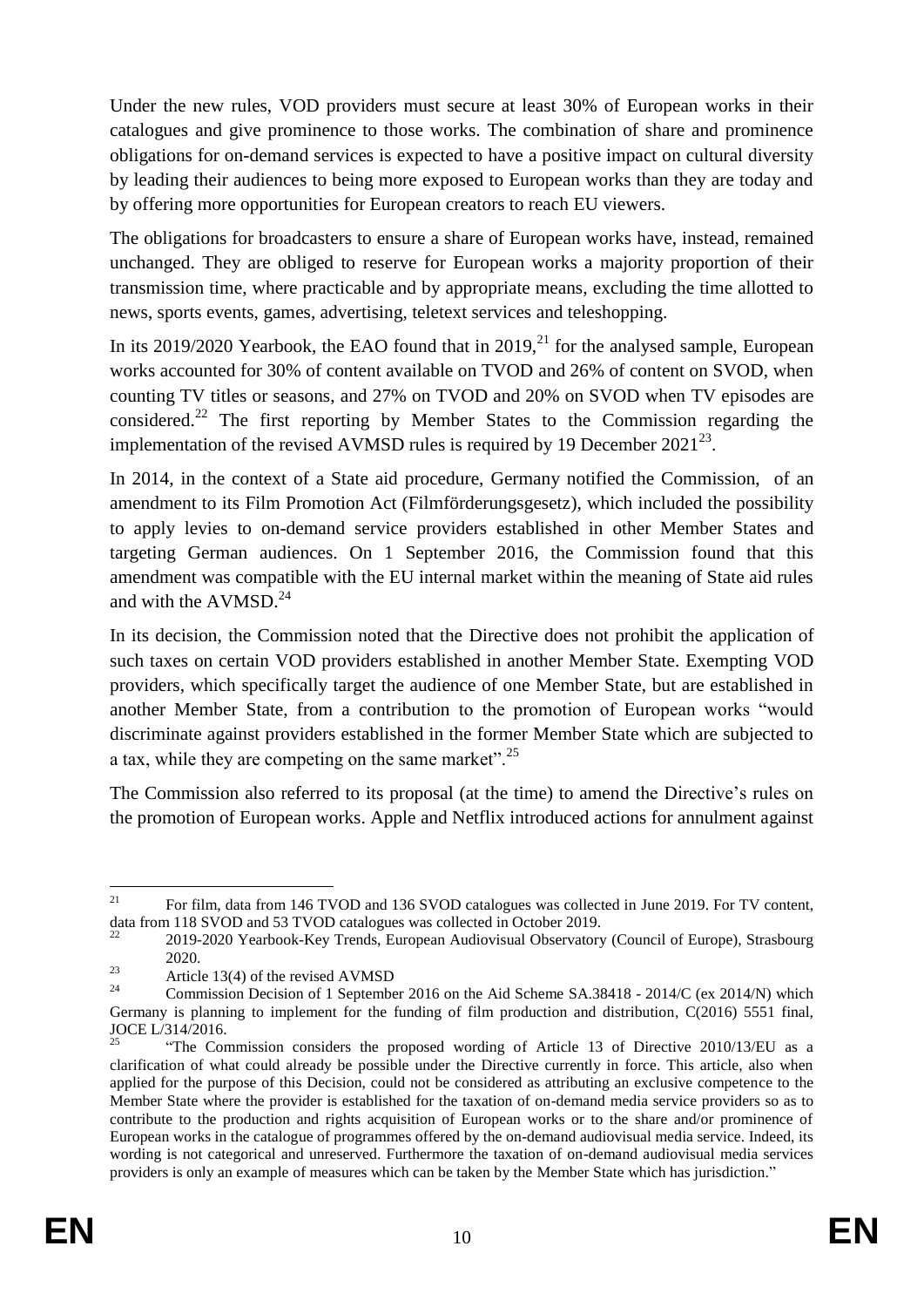the Commission's decision, but the General Court found the actions inadmissible. <sup>26</sup> The revised AVMSD now provides that Member States may impose financial contribution obligations on cross-border media service providers targeting audiences in their territories, as long as they are proportionate and non-discriminatory and otherwise comply with Union law.

The implementation of the rules for the promotion of European works is subject to a separate reporting exercise, as required under Article 13 and 16 of the AVMSD. The reporting for the period 2011-2014 is issued in parallel to this report, while for the period 2015-2019 the Commission is currently in the process of awarding the contract for the independent study required to support its next reporting exercise with regard to on-demand services.

# 2.7. **Commercial communications**

In February 2016, the CJEU gave a preliminary ruling<sup>27</sup> on the requirement to distinguish television advertising and teleshopping from other parts of the programme by optical and/or acoustic and/or spatial means (Article 9(1) of the AVMSD) and the quantitative restrictions of such advertising (Article 23 of the AVMSD). The case concerned an instance where a broadcaster presented upcoming programmes on a split screen during the closing credits of another programme. In its ruling, the CJEU held that for television advertising and teleshopping to be readily recognisable and distinguishable from editorial content as required by the AVMSD, it might be sufficient for providers to use only one of the means referred to in the AVMSD (optical, acoustic or spatial).

In the same judgment, the CJEU found that sponsorship signs presented in programmes other than the sponsored programme should be regarded as advertising spots for which the maximum broadcasting time applies. Finally, the CJEU ruled that "black seconds" which are used to separate advertising spots from each other and from the upcoming programmes are also to be included in the maximum advertising time.

The judgment touches upon topics that have been causing issues in several Member States during the reporting period. In their reply to the questionnaire, four Member States reported issues concerning the maximum advertising time. Infringement procedures were launched at national level in this respect. Furthermore, some Member States identified issues related to requirements of the separation and recognisability of advertising.

Regarding specific types of advertising, several Member States reported violations of product placement rules (Article 11 of the AVMSD) and the prohibition of surreptitious audiovisual commercial communications (Article 9(1)(a) of the AVMSD).

A few Member States reported about complaints received by their national self-regulatory organisations regarding advertisements that are prejudicial to child audiences. This included,

.

<sup>26</sup> <sup>26</sup> See Judgement of the General Court of 16 May 2018 in case T-818/16, *Netflix* and Order of the General Court of 27 July 2018 in case T-101/17, *Apple*.

<sup>27</sup> Judgment of 17 February 2016, *Sanoma Media Finland – Nelonen Media v. Viestintävirasto*, C-314/14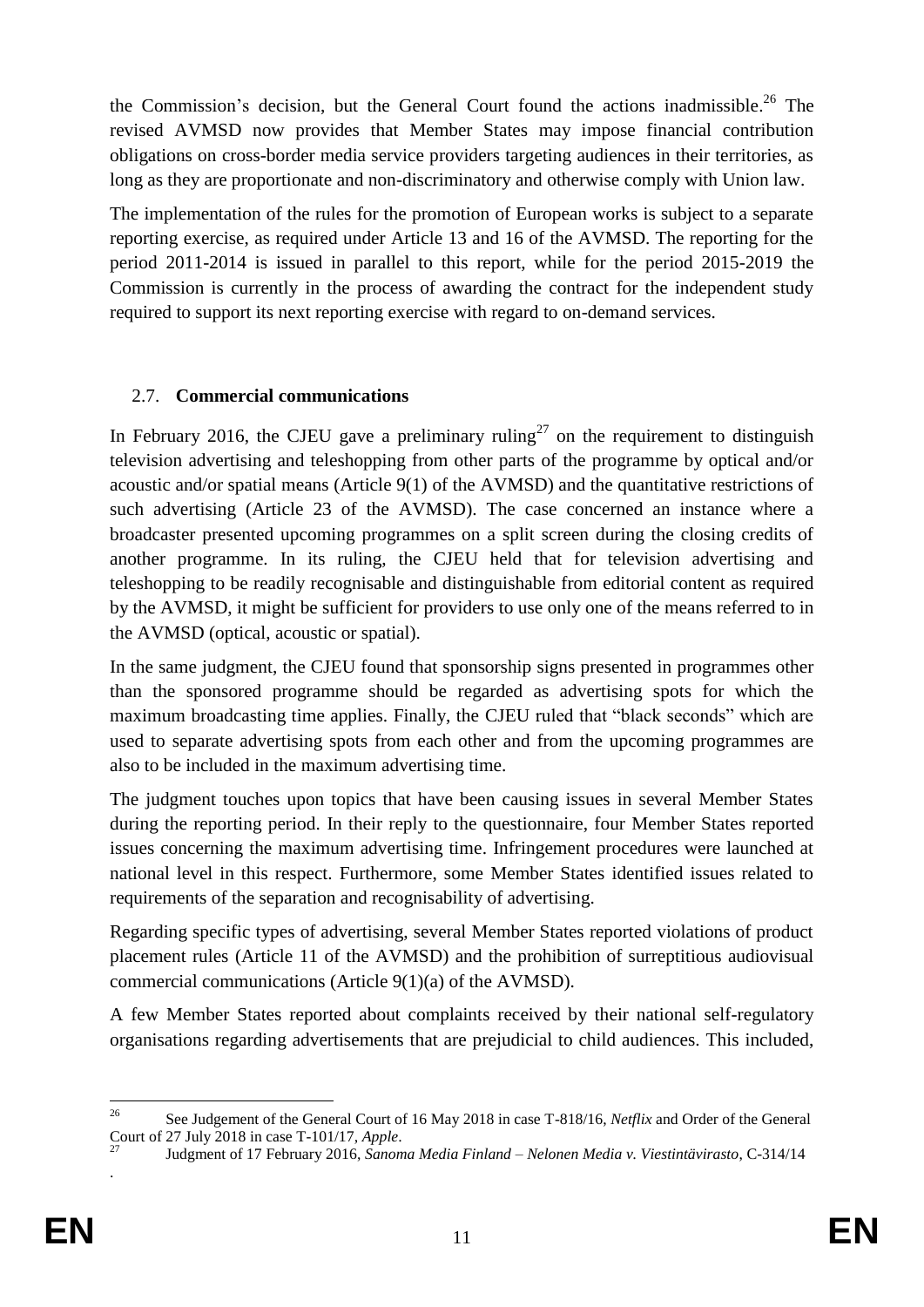in particular, gambling advertising, a sponsorship announcement of a male potency product and advertising exploiting the credulity of minors and their trust towards their parents.

Two Member States flagged national debates regarding the status of so-called 'advertorials<sup>28</sup>' and overlays under the AVMSD. One Member State identified issues with regard to 'Dynamic Ad Insertion', which is a technology enabling advertisers to serve personalised video advertisement into linear and non-linear content.

None of the Member States reported issues with the prohibition of audiovisual communications for cigarettes and other tobacco products (Article 9(1)(d) of the AVMSD). However, two Member States reported difficulties in applying the prohibition of audiovisual commercial communication for medicinal products and medical treatment available only on prescription (Article 9(1)(f) of the AVMSD).

The rules regarding maximum advertising time on television broadcasting have been relaxed in the revised AVMSD. In particular, while the hourly limit for advertising will not be applicable anymore, the general advertising limit of 20% of broadcasting time will apply under the new rules from 6:00 to 18:00 (i.e. broadcasters can devote up to 20% of the viewing time in that period to advertising) and the same share is allowed during prime time (from 18:00 to midnight).

# **2.8. Co-/self-regulatory initiatives**

Half of the Member States reported that no new co-regulatory or self-regulatory schemes have been put in place since the last application report.

Where Member States did report new initiatives, this was often attributed to the national selfregulatory organisations. For example, a Member State mentioned the creation of an ethical committee, which assesses compliance with a self-regulatory instrument on responsible commercial communications of food and drinks. In addition, some Member States highlighted that their self-regulatory organisations have adopted revised rules concerning advertising and social media directed at children and advertising of food products.

A few Member States mentioned activities taken by their national regulatory authorities that could facilitate self-regulation. These measures consisted of e.g. issuing information, contributing to relevant research, leading the creation of charters of voluntary commitments, monitoring the implementation of the relevant codes of conduct and adopting decisions regarding food advertising. One Member State highlighted a self-regulatory and industry-led measure involving their largest television broadcasters and aimed at prohibiting advertising of unhealthy food next to programmes for children aged up to 12 years.

<sup>28</sup> <sup>28</sup> Advertorial refers to cases where a programme provides information or journalistic review of a product, which may *de facto* be considered as a form of advertising.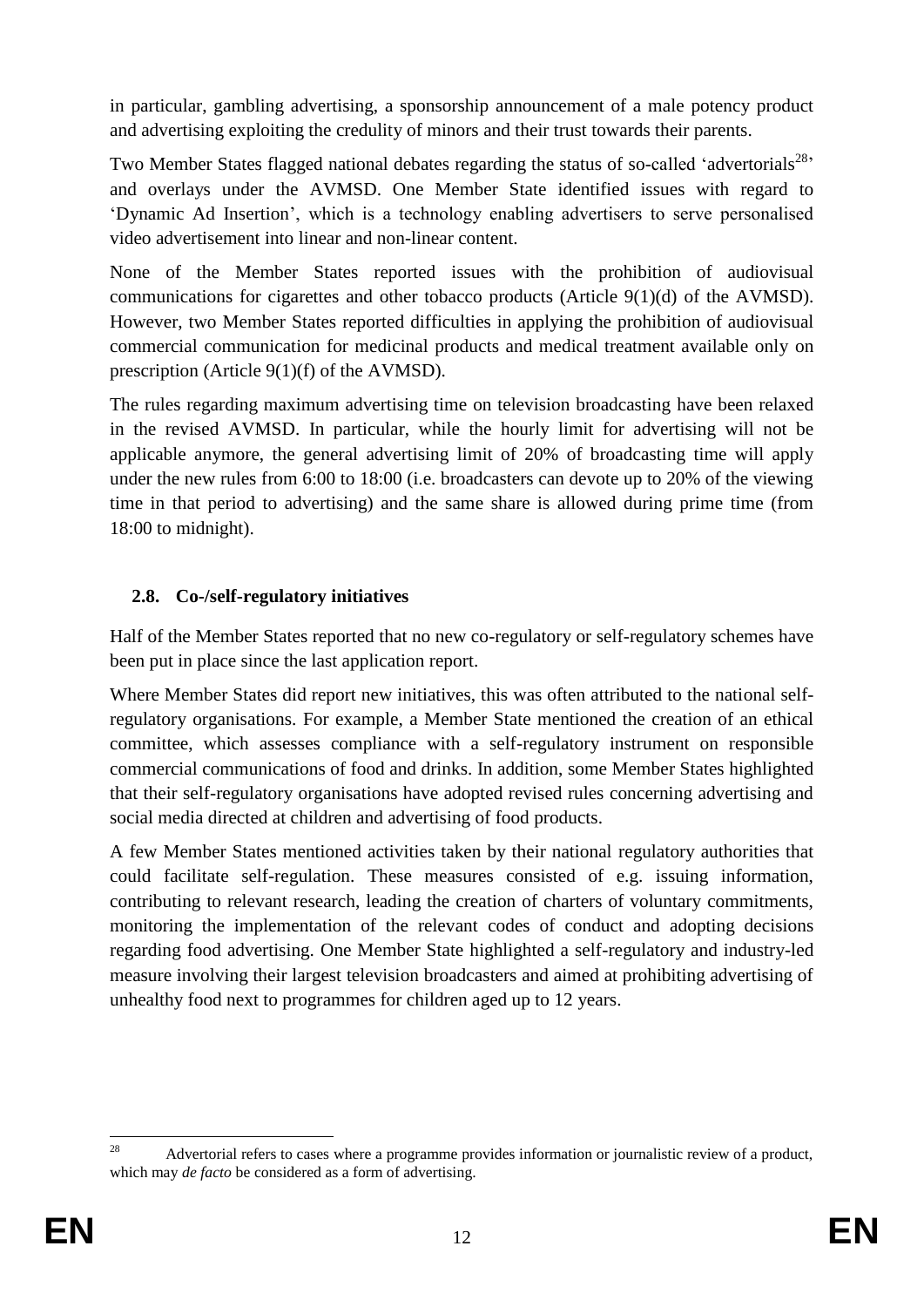In 2019, the Commission's Joint Research Centre published a study<sup>29</sup> that could help and encourage media service providers to develop effective codes of conduct regarding inappropriate audiovisual commercial communications of unhealthy foods and beverages accompanying children's programmes. The aim of the study is to evaluate the nutritional composition of the pre-packaged food offer in selected categories sold at scale in the EU. The study used the criteria of two nutrient profile models – that of the private sector EU Pledge and that of the World Health Organisation's Regional Office for Europe – intended to restrict food marketing to children. The results showed that a large number of food products selling at scale in the EU do not meet the criteria of these two nutrient profile models (48% and 68%, respectively). Given the considerable market share of many such products, they are likely to be consumed widely and in some cases regularly, including by children, even without being marketed to them. The study concludes that nutrient profile models could serve as benchmarking tools for monitoring and evaluating efforts to reformulate food products.

#### **2.9. European Regulators Group for Audiovisual Media Services (ERGA)**

ERGA has been established $30$  with the aim to advise the Commission on the implementation of the AVMSD, to facilitate cooperation between national media regulators and to allow for the exchange of experience and good practices.

In the reference period, ERGA produced several reports and recommendations $31$  on a variety of issues related to the audiovisual media framework. In two reports on jurisdiction, the group assessed the territorial<sup>32</sup> and material<sup>33</sup> aspects of jurisdiction in the context of a converged media environment. The independence of national regulatory authorities<sup>34</sup> and the accessibility to audiovisual media services for persons with disabilities<sup>35</sup> were addressed by two reports referring to specific provisions in the AVMSD. ERGA also accompanied the revised AVMSD proposal with its own opinion,<sup>36</sup> analysing the amended provisions from the perspective of regulatory bodies. At a later stage, it adopted two consecutive reports on the implementation of the revised AVMSD.<sup>37</sup>

<sup>&</sup>lt;u>.</u> <sup>29</sup> Storcksdieck Genannt Bonsmann, S., Robinson, M., Wollgast, J. and Louro Caldeira, S., The ineligibility of food products from across the EU for marketing to children according to two EU-level nutrient profile models, PLOS ONE, ISSN 1932-6203 (online), 14 (10), 2019, p. 1-17, JRC110668.

 $^{30}$  Commission decision C(2014) 462 final.

 $\frac{31}{32}$  https://erga-online.eu/?page\_id=14.<br>EPGA report on territorial invisibility

ERGA report on territorial jurisdiction in a converged environment (2016), https://erga-online.eu/wpcontent/uploads/2016/10/report\_territ\_2016.pdf

ERGA report on material jurisdiction in a converged environment (2016), https://erga-online.eu/wpcontent/uploads/2020/06/ERGAreportonmaterialjurisdiction.pdf

<sup>&</sup>lt;sup>34</sup> ERGA Report on the independence of NRAs (2016), https://erga-online.eu/wpcontent/uploads/2016/10/report\_indep\_nra\_2015.pdf

ERGA Special Task Report on the provision of greater accessibility to audiovisual media services for persons with disabilities (2016), https://erga-online.eu/wp-content/uploads/2016/10/report\_accessibility\_2016.pdf

<sup>36</sup> ERGA Opinion on AVMSD Proposals (2016), https://erga-online.eu/wp

content/uploads/2016/10/Opinion\_avmsd\_0916.pdf

ERGA Analysis & Discussion Paper to contribute to the consistent implementation of the revised Audiovisual Media Services (AVMS) Directive (2018), https://erga-online.eu/wp-

content/uploads/2018/11/ERGA-2018-08-SG3-Analysis-and-Discussion-Paper.pdf

ERGA Subgroup 3 "Implementation of the revised AVMS Directive" – Final Report (2019), https://ergaonline.eu/wp-content/uploads/2020/01/ERGA\_2019\_SG3\_Report-1.pdf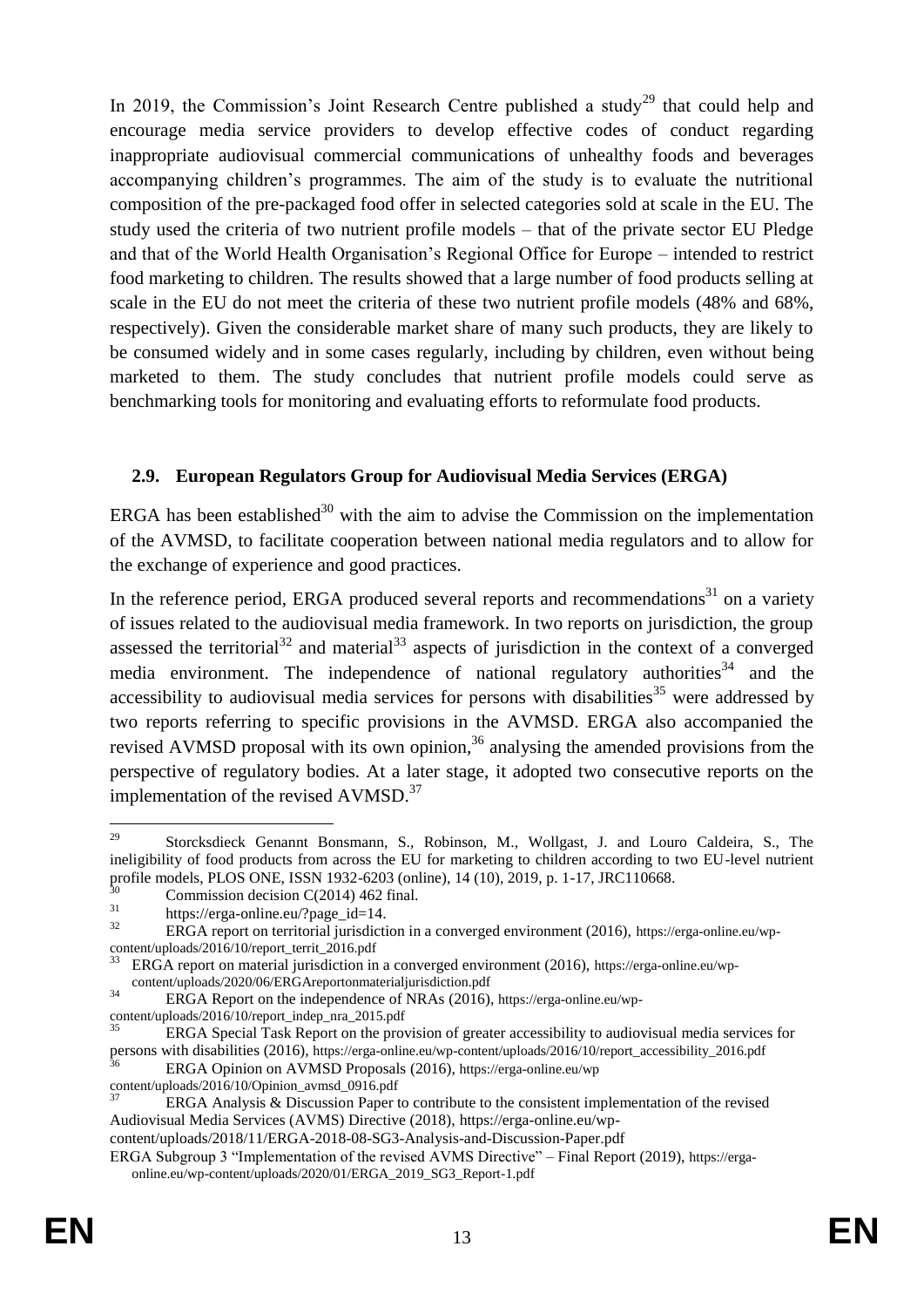ERGA also produced a report on media plurality<sup>38</sup> and an overview document of principles for designing co-regulatory regimes for video-sharing platforms.<sup>39</sup> ERGA was particularly active in the area of the protection of minors, where it published reports with a specific focus on the converged environment<sup>40</sup> and on the tools, trends and practices<sup>41</sup> of audiovisual media services in this field. In addition, workshops were organised with representatives of the national audiovisual media regulatory authorities, Commission's representatives and selected experts active in the field of protection of minors, on the measures in place, on the effectiveness of age verification<sup>42</sup> and on tackling advertising of unhealthy foods to children.

ERGA was also specifically requested by the Commission to prepare a report on gender diversity in the audiovisual sector.<sup>43</sup> Furthermore, in the context of the EU initiatives to tackle disinformation, ERGA was tasked to help the Commission in assessing the implementation of the Code of Practice on Disinformation by the signatories.<sup>44</sup>

Considering the importance of the independence of regulatory authorities for the implementation of the AVMSD specifically and their importance for democratic societies, the RADAR study was published in 2015 to give the latest overview on the independence and efficiency of the audiovisual media services regulatory authorities.<sup>45</sup> The results of the report were part of the input for the AVMSD revision process.

The revised AVMSD has codified and strengthened the role of ERGA by expressly regulating its composition and tasks, particularly those related to providing technical expertise to the Commission and opinions on some specific jurisdiction related issues. The revised Directive also introduced new provisions on the independence of national regulators. It provided, in particular, that national regulatory authorities have to be legally distinct from the government and functionally independent from the government and any other public or private body. Specific requirements have been laid down concerning, in particular, the impartiality of the national regulatory authorities, the transparent appointment and dismissal of the authorities'

<sup>38</sup> <sup>38</sup> Internal Media Plurality in Audiovisual Media Services in the EU: Rules & Practices (ERGA Report) (2018), https://erga-online.eu/wp-content/uploads/2019/01/ERGA-2018-07-SG1-Report-on-internal-plurality-LQ.pdf

<sup>39</sup> A Framework for Effective Co-regulation of Video Sharing Platforms (2018), https://erga-online.eu/wpcontent/uploads/2019/06/ERGA-2018-09-SG4-Framework-for-Effective-CR-of-VSPs-vz\_3.pdf

<sup>40</sup> Report on the Protection of Minors in a Converged Environment (2016), https://erga-online.eu/wpcontent/uploads/2016/10/report\_minors\_2015.pdf

<sup>&</sup>lt;sup>41</sup> Protection of Minors in the Audiovisual Media Services: Trends & Practices (ERGA report) (2017), https://erga-online.eu/wp-content/uploads/2016/10/ERGA-PoM-Report-2017-wordpress.pdf

<sup>&</sup>lt;sup>42</sup> ERGA Academy 2018 Workshop – Protecting Children in Audiovisual Media Services – The effectiveness of age verification and media literacy (Activity Report) (2018), https://erga-online.eu/wpcontent/uploads/2019/05/ERGA-Academy-2018-Workshop-PoM-Effectiveness-of-age-verification-and-medialiteracy\_03-10-2018.pdf

<sup>&</sup>lt;sup>43</sup> Study on Industry-led Good Practices related to Gender Diversity in the European Audiovisual Sector (2019), https://erga-online.eu/wp-content/uploads/2020/01/ERGA\_2019\_SG4\_Report.pdf

<sup>&</sup>lt;sup>44</sup> Report of the activities carried out to assist the European Commission in the intermediate monitoring of the Code of practice on disinformation (ERGA Report) (2019), https://erga-online.eu/wpcontent/uploads/2019/06/ERGA-2019-06\_Report-intermediate-monitoring-Code-of-Practice-on-disinformation.pdf

<sup>45</sup> RADAR Study – "Audiovisual Media Services - Regulatory Authorities' Independence And Efficiency Review". The study was based on the INDIREG study from 2011, which provided a list of key characteristics of an independent regulatory body based on the AVMSD and a detailed picture on the legal framework and its implementation in Member States, in candidate and potential candidate countries to the European Union and in the EFTA countries as well as four non-European countries.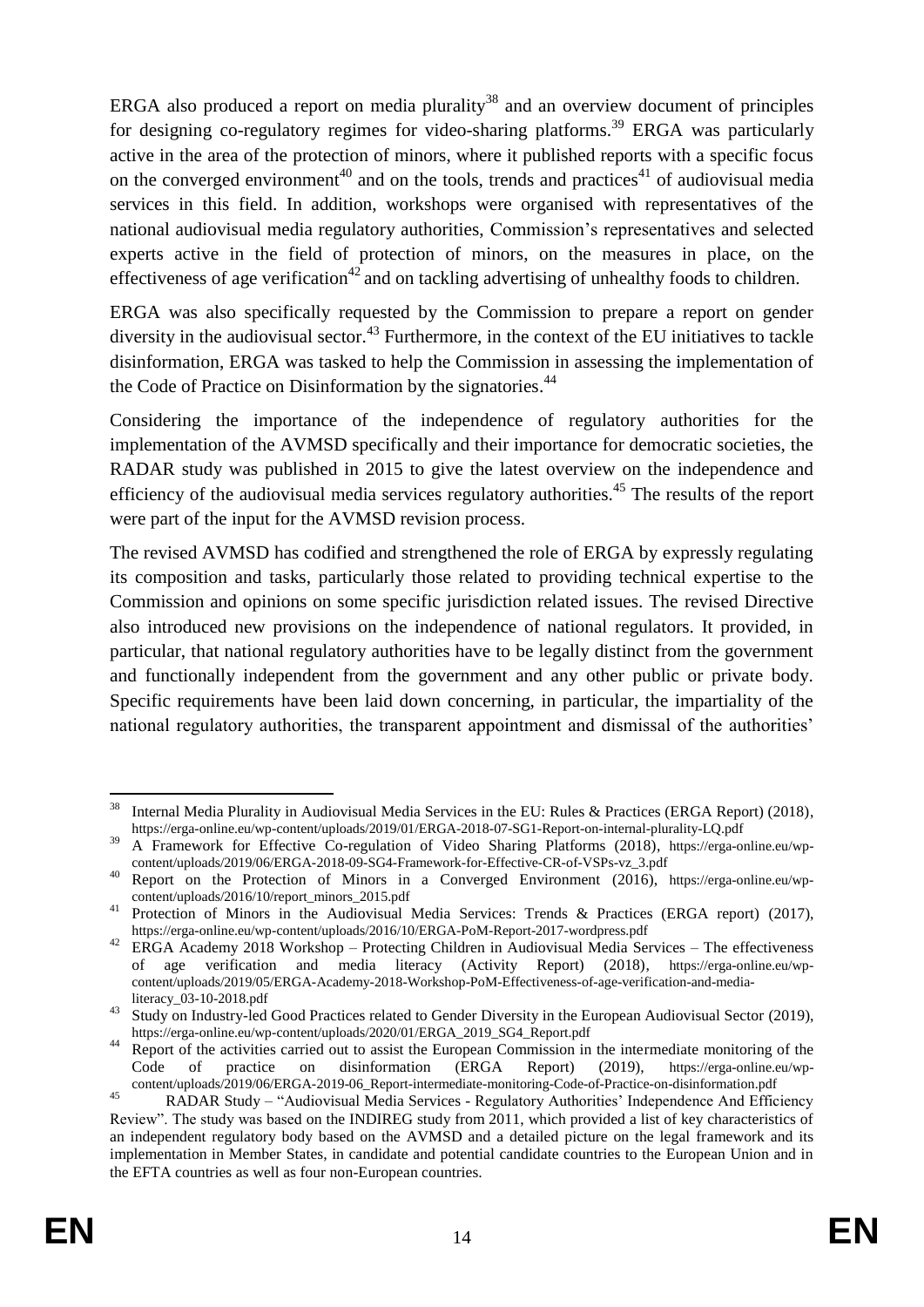heads or members of the collegiate bodies fulfilling that function, the adequacy of resources and effective appeal mechanisms.

# **3. MEDIA LITERACY**

Since the last Report, only a few Member States have carried out a formal assessment of media literacy levels and have been capable to provide data in this regard.

The great majority of Member States, even if currently involved in projects and measures for the development of media literacy among their citizens, do not have specific tools for the assessment of media literacy levels in their territories. This confirms the difficulty in establishing objective and empirical criteria. Some Member States have put in place different actions and initiatives that were assessed independently. Other Member States used private surveys while developing more structured measurement methods that should be adopted in the next years.

Those Member States where an assessment is performed, generally adopt systems of measurement differentiated on subjective conditions (age, vulnerability etc.) and special attention seems to be given to children and adolescent population.

In general, it appears that only three Member States have assessed the level of media literacy for their entire population in a systematic way. Consequently, general data about levels of media literacy in the Member States is lacking. Even if different Member States referred to various studies, surveys and research carried out in their territories, only five Member States provided some data.

The unprecedented exposure of citizens to a large amount of disinformation, especially in times of major crises or elections, has emphasised the importance of a systematic approach to the development of media literacy skills for EU citizens. Media literacy has therefore been high on the political agenda of the EU for the past years.

The Commission recognised media literacy as a key skill to enable citizens to make informed decisions in the digital age, where disinformation has found fertile ground. In its Communication on "Tackling Online Disinformation: a European approach" the Commission put forward a number of actions related to the promotion of media literacy, including the launch of the European Media Literacy Week. The first edition of the European Media Literacy Week, organised by the Commission in March 2019, featured more than 320 events taking place around Europe<sup>46</sup>.

In 2017, the EAO published a report entitled "Mapping of media literacy practices and actions in EU-28<sup>"47</sup> commissioned by the European Commission. The objective of this report was to provide a mapping of the most significant projects, of national or regional coverage, to promote media literacy in the EU-28 Member States, since January 2010.

 $\overline{AB}$ <sup>46</sup> https://ec.europa.eu/digital-single-market/en/news/european-media-literacy-week-2019

https://rm.coe.int/media-literacy-mapping-report-en-final-pdf/1680783500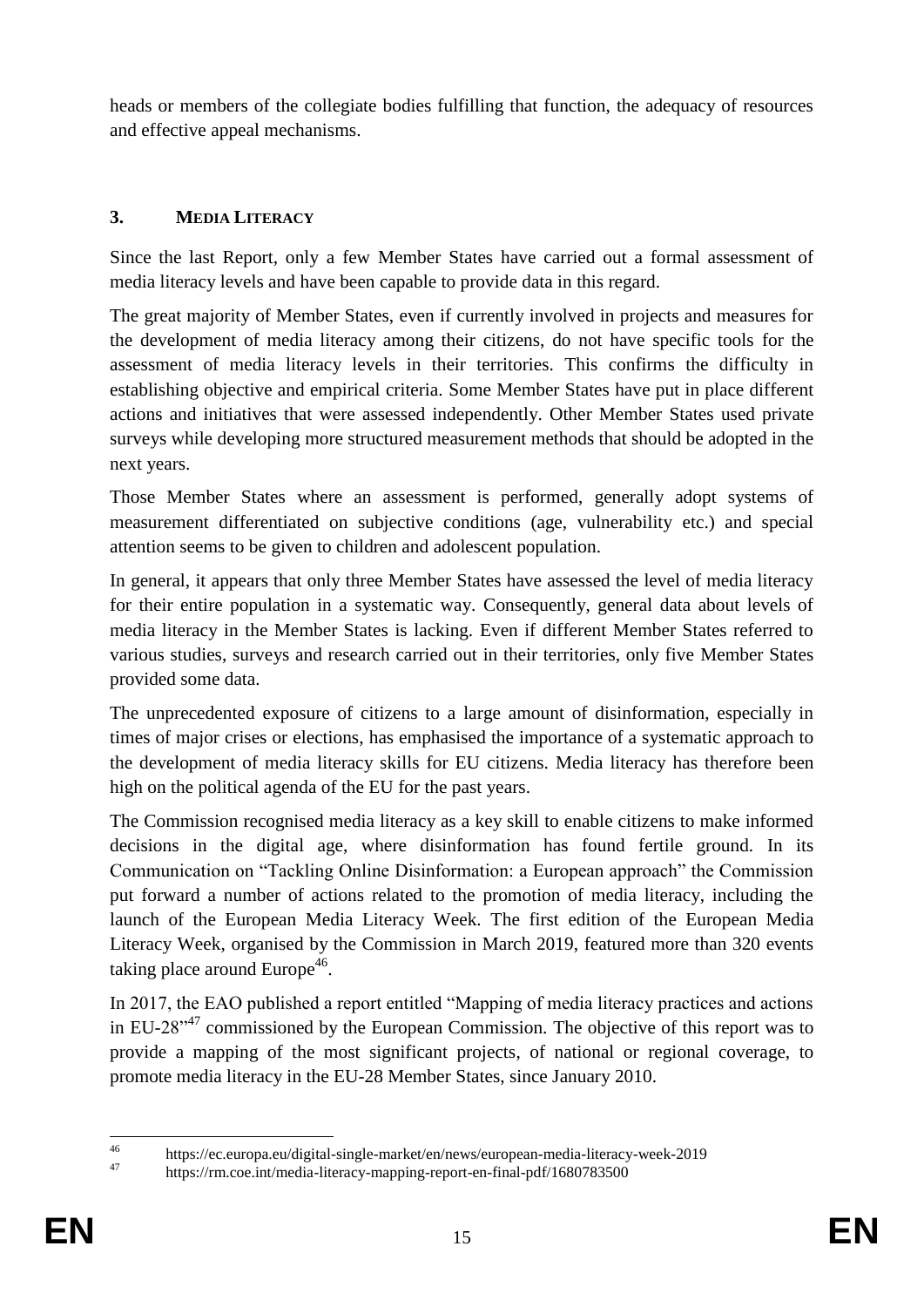Recognising the need for a strengthened media literacy policy, the revised AVMSD for the first time includes an obligation for Member States to promote and take measures for the development of media literacy skills. In addition, in view of the central role played by videosharing platforms in giving access to audiovisual media content, it obliges video-sharing platforms to provide for effective media literacy measures and tools and raise users' awareness of these measures and tools.

#### **4. CONCLUSION**

The Report confirms that the Directive has generally been very effective in ensuring the free circulation of audiovisual media services across Member States. It has brought legal certainty by subjecting media service providers in the EU to harmonised rules, enabling providers to exploit economies of scale and facilitating the cross-border provision of television channels and VOD services.

The creation of ERGA in 2014 has been instrumental for the development of the European regulatory environment for the audiovisual and media sector. Through the exchange of experience and best practices, stocktaking of national initiatives and the analysis of various issues related to the AVMSD, ERGA assisted the Commission in its task to ensure a coherent implementation of the AVMSD across the EU.

The increased level of harmonisation brought by the AVMSD implementation has contributed to the effective fulfilment of EU media content standards and regulatory goals. However, some issues called for special attention during the reporting period, such as in particular the mechanisms for effective cooperation amongst regulators in cross-border cases, the classification of certain emerging OTT services within the Directive's scope, the effective promotion of European works on on-demand services and the protection of minors in the online environment.

With particular regard to cooperation in cross-border cases, a significant number of Member States reported that during the reporting period they have encountered difficulties in relation to incitement to hatred or protection of minors with regard to audiovisual service providers originating in other Member States. Some of these Member States, however, found that the outcome of the cooperation initiated in the context of such cases was not entirely satisfactory, either because the procedures were cumbersome and time consuming or because the authority of the country of origin did not grant their request.

As regards the promotion of European works, the reference period was characterised by a fast development of on-demand services, which put into question the approach in the Directive 2010/13/EC. As a result, the revised Directive has introduced stricter requirements for ondemand service providers. The new rules will foster cultural diversity and guarantee viewers' exposure to a wider selection of European works in on-demand catalogues.

With reference to the protection of minors, the tendency to extend to non-linear service providers the same obligations and technical measures required for linear services must be welcomed, so as to ensure that minors will not be exposed to harmful content on such services. The revised AVMSD now indeed sets forth the same rules for both linear and non